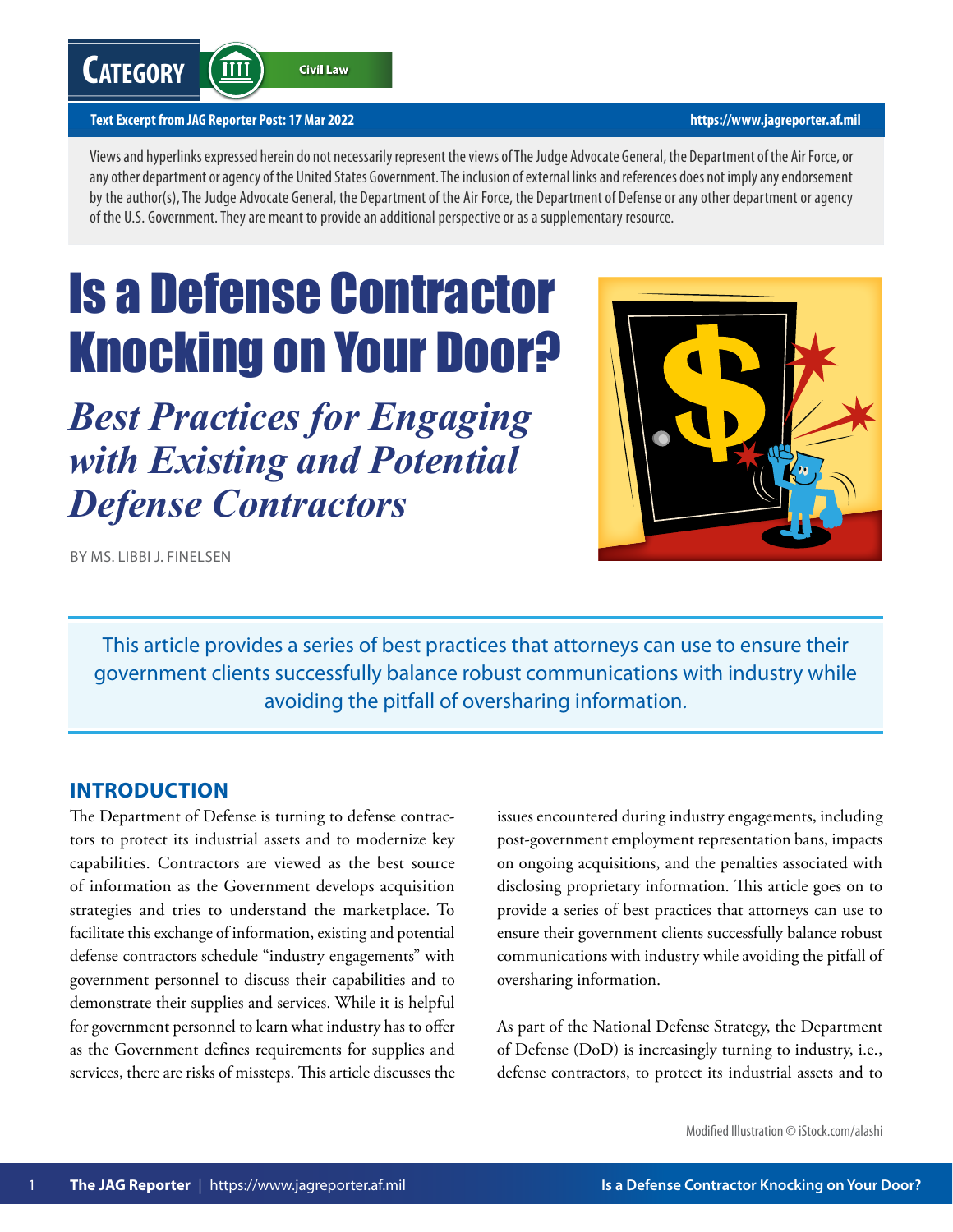<span id="page-1-0"></span>modernize key capabilities. Defense contractors are seen as the best source of information as the Government develops acquisition strategies, seeks opportunities for small business, negotiates contract terms, and tries to understand the marketplace.[\[1\]](#page-6-0) As a result, it is not unusual for existing and potential defense contractors to schedule "industry engagements" with senior leaders, program managers, or other government personnel who define the supplies and services the Government needs to discuss their capabilities and to demonstrate their latest products. While it is helpful for government personnel to learn what industry has to offer as the Government defines requirements for supplies and services, each engagement includes the risk of ethical missteps. The challenge becomes balancing robust communications with industry, while avoiding the pitfall of oversharing government information.

Attorneys play a vital role in helping their clients ensure discussions with industry are productive and ethical.

Attorneys play a vital role in helping their clients ensure discussions with industry are productive and ethical. This article will discuss best practices that attorneys can follow to guarantee successful and ethical industry engagements.

### **SUCCESSFUL INDUSTRY ENGAGEMENTS BEGIN BEFORE THE MEETING IS SCHEDULED**

Government personnel and the commands in which they work must lay the groundwork for a successful industry engagement well before the meeting is even scheduled.[\[2\]](#page-6-0) For that reason, it is vital for commands to establish standard procedures that attorneys and contracting personnel can use to vet industry requests for meetings with government personnel. Both industry personnel who plan to attend the meeting and the issues to be discussed should be vetted to limit ethics issues.

### **COMMANDS MUST VET INDUSTRY ATTENDEES TO ENSURE THEY ARE NOT SUBJECT TO A REPRESENTATION BAN**

Defense contractors frequently hire former government employees to work on defense contracts. Attorneys must ensure that the former government personnel who attend industry engagements are not subject to post-government employment representation bans. For example, former non-senior government employees[\[3\]](#page-6-0) cannot represent a defense contractor before the Government regarding a particular matter on which they worked while in government service for the lifetime of the matter.[\[4\]](#page-6-0) Similarly, former non-senior government employees cannot represent a defense contractor before the Government regarding a particular matter that was pending under their official responsibility during their last year of government service for two years from the end of their government service.[\[5\]](#page-6-0) Moreover, military officers on terminal leave may not receive compensation to represent anyone before a federal agency or court on a matter in which the United States is a party or has a substantial interest.[\[6\]](#page-6-0) For example, a Government contracting officer who drafted a solicitation to acquire computer hardware cannot go to work for a vendor competing for that contract and speak to the Government about that procurement.

Senior officials face similar representation bans. Former senior officials[\[7\]](#page-6-0) may not represent a defense contractor, with the intent to influence, before their former agencies regarding any official action.[\[8\]](#page-6-0) Moreover, departing flag and general officers and their civilian equivalents cannot engage in lobbying activities with respect to DoD before covered executive branch officials.[\[9\]](#page-6-0) Similar to non-senior officials, former senior officials cannot represent a defense contractor to the Government regarding particular matters on which they worked while in government service for the lifetime of the matter and cannot represent a defense contractor back to the Government regarding a particular matter that was pending under their official responsibility during their last year of government service for two years.[\[10\]](#page-6-0) For example, a Commanding General cannot represent the interests of a vendor competing for a contract for the command's computer hardware back to the command.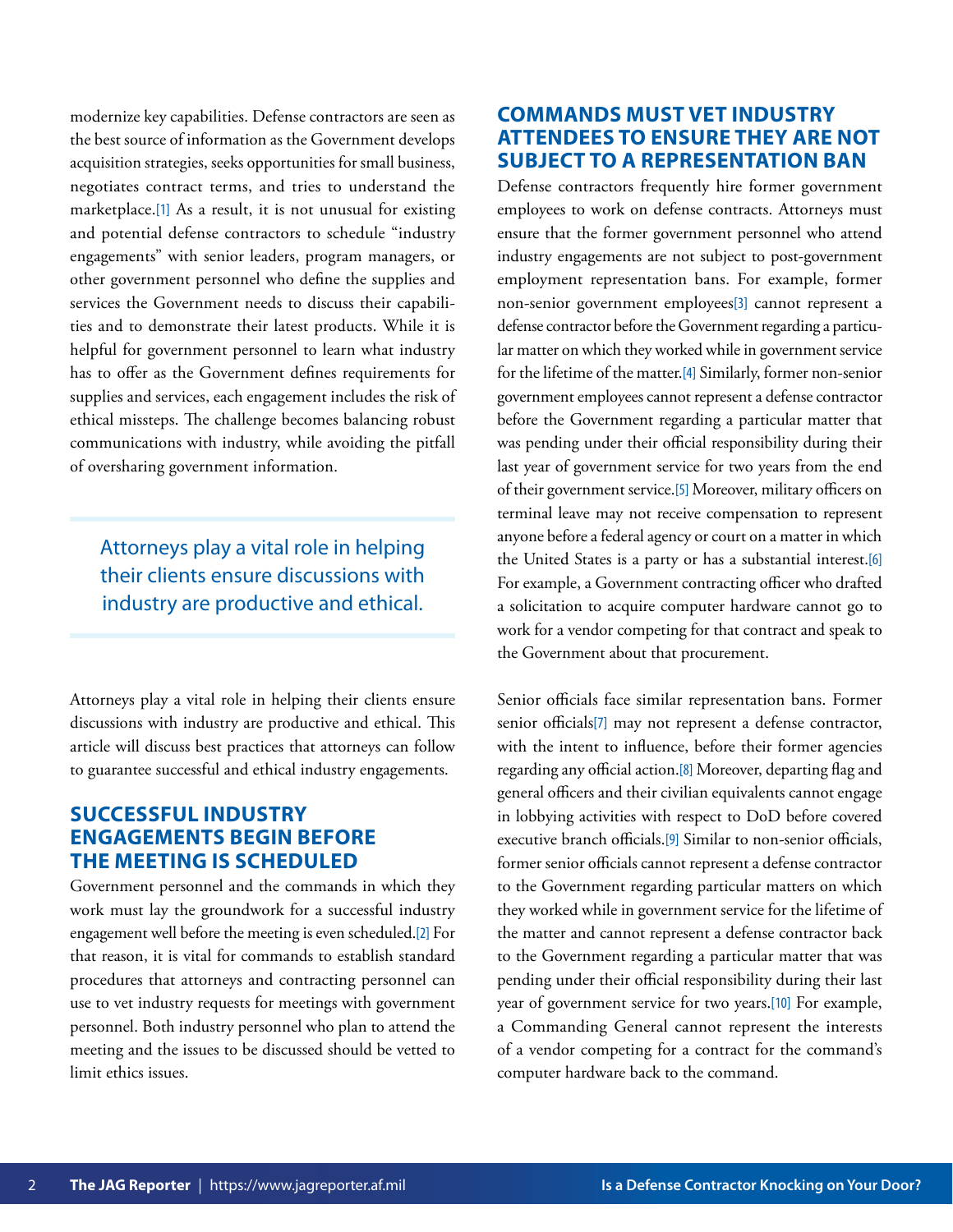<span id="page-2-0"></span>While former government employees under a representation ban cannot represent back to the Government, they can provide background assistance to a defense contractor if the assistance does not involve a communication to or an appearance before the Government.[\[11\]](#page-6-0) Accordingly, attorneys must ensure that former government employees who are subject to a representation ban are excluded from all industry engagements on matters to which the ban applies even when those same individuals are providing background assistance on those matters. Violations of the post-government representation bans may result in penalties of up to five years in prison and fines.[\[12\]](#page-6-0)

The attorney can prepare an industry engagement memorandum for their client that outlines what can and cannot be discussed during the meeting.

#### **COMMANDS MUST VET TOPICS TO BE DISCUSSED DURING AN INDUSTRY ENGAGEMENT**

Commands must vet the topics to be discussed during the industry engagement with the same or greater level of scrutiny as the defense contractor employees who will attend the meeting. Accordingly, the command's standard procedures should examine whether the topics for discussion relate to ongoing source selections or contracts, claims, or requests for equitable adjustment, litigation, or acquisition integrity issues.

The easiest way for attorneys to learn the topics to be discussed during an industry engagement is for the defense contractor to provide that information in a format such as an agenda or a narrative included on a government intake form when requesting the meeting. In addition, the defense contractor should identify all current contracts and proposals pending before the contracting activity holding the meeting. Even if the defense contractor provides a robust list of topics, current contracts, and proposals, it is a best practice to

query government personnel for a list of current contracts, source selections, litigation, and acquisition integrity issues to ensure the list is as complete as possible.

Once the command knows the topics to be discussed and the defense contractor's current contracts, proposals, litigation, and acquisition integrity issues, the attorney can prepare an industry engagement memorandum for their client that outlines what can and cannot be discussed during the meeting. For example, it is advisable for certain government personnel to avoid meeting with defense contractors who are competing for those requirements during the pendency of the acquisition in order to avoid derailing the acquisition.[\[13\]](#page-6-0) For example, it may be unwise for a Wing Commander to meet with a defense contractor if that contractor is competing for contract award. Even if the government employee does not discuss the acquisition during an industry engagement with an offeror, the mere fact the meeting occurred is fodder for future protests if that offeror is the ultimate awardee.

Similarly, attorneys can use an industry engagement memorandum to provide information about ongoing litigation, fraud-related investigations, or other acquisition integrity issues so the client does not inadvertently wade into these areas and make any statements that would negatively impact the litigation or investigations. The industry engagement memorandum should also highlight ongoing contract performance issues so that the client can discuss the Government's expectations with respect to complying with contractual terms and conditions. Sometimes, focused government attention is all that is needed to put contractual performance back on track.

#### **ATTORNEYS CAN HELP CLIENTS AVOID DISCUSSING PROHIBITED TOPICS DURING INDUSTRY ENGAGEMENTS**

While industry engagements are a good opportunity for defense contractors and the Government to communicate about new products and services, there is a great deal of information that cannot be discussed during these meetings. Defense contractors should not provide proprietary data during the meeting. Similarly, government personnel cannot disclose source selection information, such as information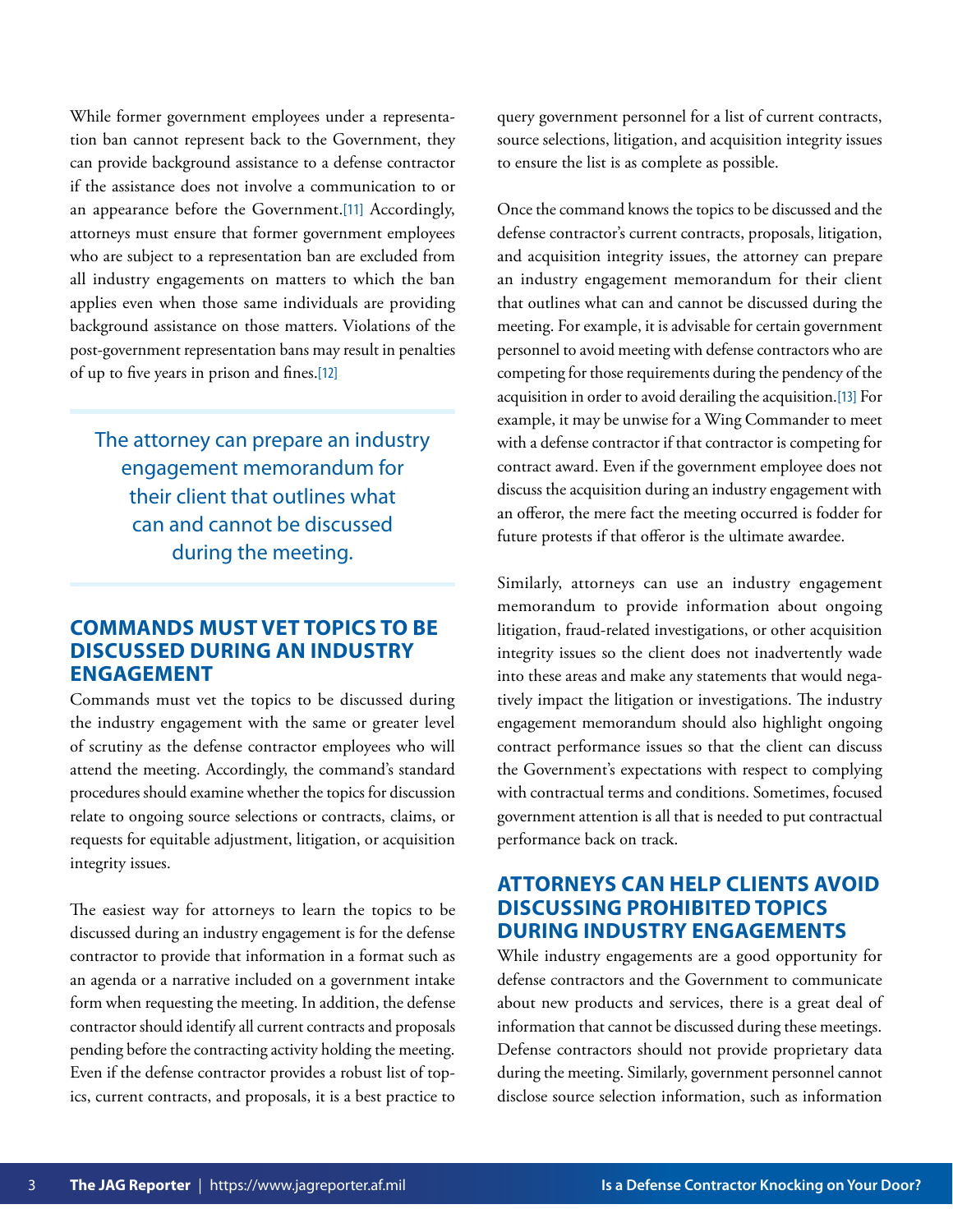<span id="page-3-0"></span>about cost proposals, technical proposals, source selection plans, competitive range determinations, ranking of proposals, evaluation reports, or any other information that would jeopardize the integrity of any ongoing procurements.[\[14\]](#page-6-0) One way to ensure that government personnel do not inadvertently disclose protected information is for attorneys to attend the industry engagement with their client. Attending the industry engagement allows attorneys to stop conversations that veer into any of these prohibited areas. Attorneys can also meet with their client prior to the industry engagement to outline prohibited areas of discussion so the client knows what topics they should not discuss.

#### **THE STRUCTURE OF INDUSTRY ENGAGEMENTS MATTERS**

Industry engagements can take a variety of forms, so attorneys in commands should provide advice as to the structure of the meeting. Certainly, the tried-and-true "Industry Day" is one way for industry and the Government to communicate about a defense contractor's capabilities and the Government's requirements.[\[15\]](#page-6-0) The Government can publicize Industry Days, which ensures openness and transparency. All defense contractors attending the Industry Day will hear the Government's presentation and its responses to industry questions at the same time.[\[16\]](#page-7-0) That will ensure equal access to information. However, holding open discussions during an Industry Day may not be the best way to solicit information about an individual defense contractor's capability. A defense contractor is unlikely to discuss its proprietary approach to a new product in an open forum. Under those circumstances, a one-on-one meeting may be a better approach than holding an Industry Day, if any information that could directly affect proposal preparation is shared in a timely manner with all potential offerors to avoid providing an offeror with an unfair advantage.[\[17\]](#page-7-0)

While one-on-one meetings between defense contractors and the Government are not discouraged, they do raise concerns that are not present in a group setting. For example, an appearance could exist that a defense contractor is receiving preferential treatment or unequal access to decisionmakers and information. This is especially true if the defense contractor's representatives are former government

employees. Moreover, there may be organizational conflicts of interest, especially if the vendor is interested in competing for requirements about which it previously advised the Government. An additional problem is how to handle proprietary information that may be transmitted by the defense contractor during a one-on-one session. Proprietary information that is transmitted during one-on-one meetings do not receive contractual protection if the meeting is not related to contract administration issues. Similarly, the proprietary information would not be protected as source selection information because the information would not have been transmitted as part of a proposal or quotation.

While one-on-one meetings between defense contractors and the Government are not discouraged, they do raise concerns that are not present in a group setting.

The easiest way to address the concerns inherent with one-on-one meetings with industry is to establish prescheduling procedures, as discussed earlier in this article. Knowing that an attorney has vetted the defense contractor employees who will attend the meeting and the topics to be discussed during the meeting will give government personnel confidence that they know what can be freely discussed and with whom. Similarly, having an attorney attend the meeting will give government clients confidence that the parties will stay on-topic and that their statements will not be construed as an unauthorized commitment or viewed as providing unequal access to information.

#### **BENEFITS TO ATTORNEY PARTICIPATION IN INDUSTRY ENGAGEMENTS**

Some government personnel may be resistant to attorney participation in industry engagements. They may believe that having counsel present will chill the conversation and will prevent the free flow of information. While the conversation may have a different tone with an attorney present, that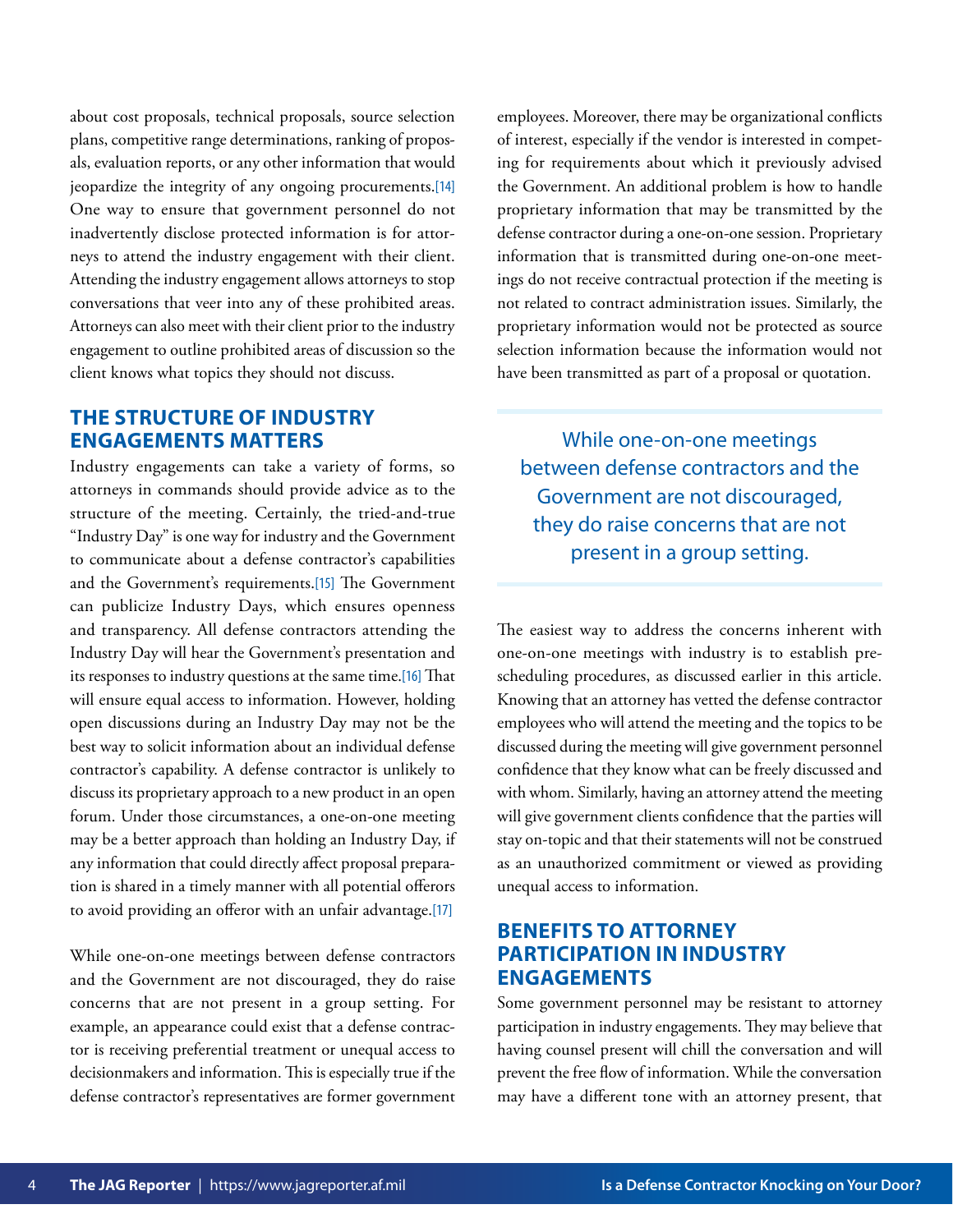<span id="page-4-0"></span>should not preclude attorney attendance at industry engagements. The penalties associated with government employees disclosing proprietary data or source selection information are severe. The **Trade Secrets Act** is a criminal statute that prohibits government employees from releasing proprietary data.[\[18\]](#page-7-0) A violation of the Trade Secrets Act carries penalties of up to one year in jail, fines, or both as well as dismissal from government employment.[\[19\]](#page-7-0) Similarly, the **Procurement Integrity Act** is a criminal statute that prohibits government employees from exchanging source selection information for anything of value or to give a person a competitive advantage in the award of a federal procurement contract.[\[20\]](#page-7-0) A violation of the Procurement Integrity Act carries penalties of up to five years in jail, fines, or both.[\[21\]](#page-7-0) The benefits of avoiding the penalties associated with the disclosure of protected information far outweigh any concerns about attorneys potentially chilling the conversation in order to avoid an inadvertent disclosure. Attorneys should educate their clients regarding the penalties associated with government employees disclosing proprietary data or source selection information, and discuss with clients the benefits of their presence at the industry engagement.

The penalties associated with government employees disclosing proprietary data or source selection information are severe.

#### **OTHER ETHICAL ISSUES TO CONSIDER**

In addition to vetting attendees and topics and advising on the structure of meetings, attorneys must advise their clients on a plethora of other ethics issues that may arise at industry engagements. The following is a list of ethics considerations attorneys should be prepared to advise their clients.

## • **Impartially**

Government personnel must act impartially and cannot give or appear to give a competitive advantage, special access, or other preferential treatment to a particular

company or organization.[\[22\]](#page-7-0) Accordingly, if government personnel meet with one non-federal entity, they must be prepared to meet with other such entities.

#### • **Endorsements**

Government personnel cannot expressly or implicitly endorse a non-federal entity.[\[23\]](#page-7-0) Thus, government personnel should not allow non-federal entities to take photographs or videos of them during industry engagement without consulting with their attorney and public affairs. The photographs and videos are not owned by DoD and can be used by non-federal entities in their promotional materials.

• **Awards**

Government personnel cannot recognize or give awards to entities that have a commercial or profit-making relationship with DoD or one of its components, except under very limited circumstances.[\[24\]](#page-7-0) Attorneys can advise their clients under what circumstances it may be appropriate to recognize non-federal entities.

#### • **Commitments**

Government personnel cannot make any commitments that could bind the Government.[\[25\]](#page-7-0) They can ask informational or clarifying questions during an industry engagement and can request follow-up information. However, it must be clear that they are not authorizing award of a new contract or authorizing changes to an existing one. Attorneys can ensure that appropriate disclaimers are made during industry engagements.

• **Gifts** 

Government personnel must follow applicable gift and post-government employment rules.[\[26\]](#page-7-0) Attorneys should advise government personnel on whether they can accept a gift from a non-federal entity or whether they could be deemed to be seeking employment.

#### • **Financial Gain**

Government personnel cannot participate personally and substantially in an official capacity in a particular matter that has a direct and predictable effect on their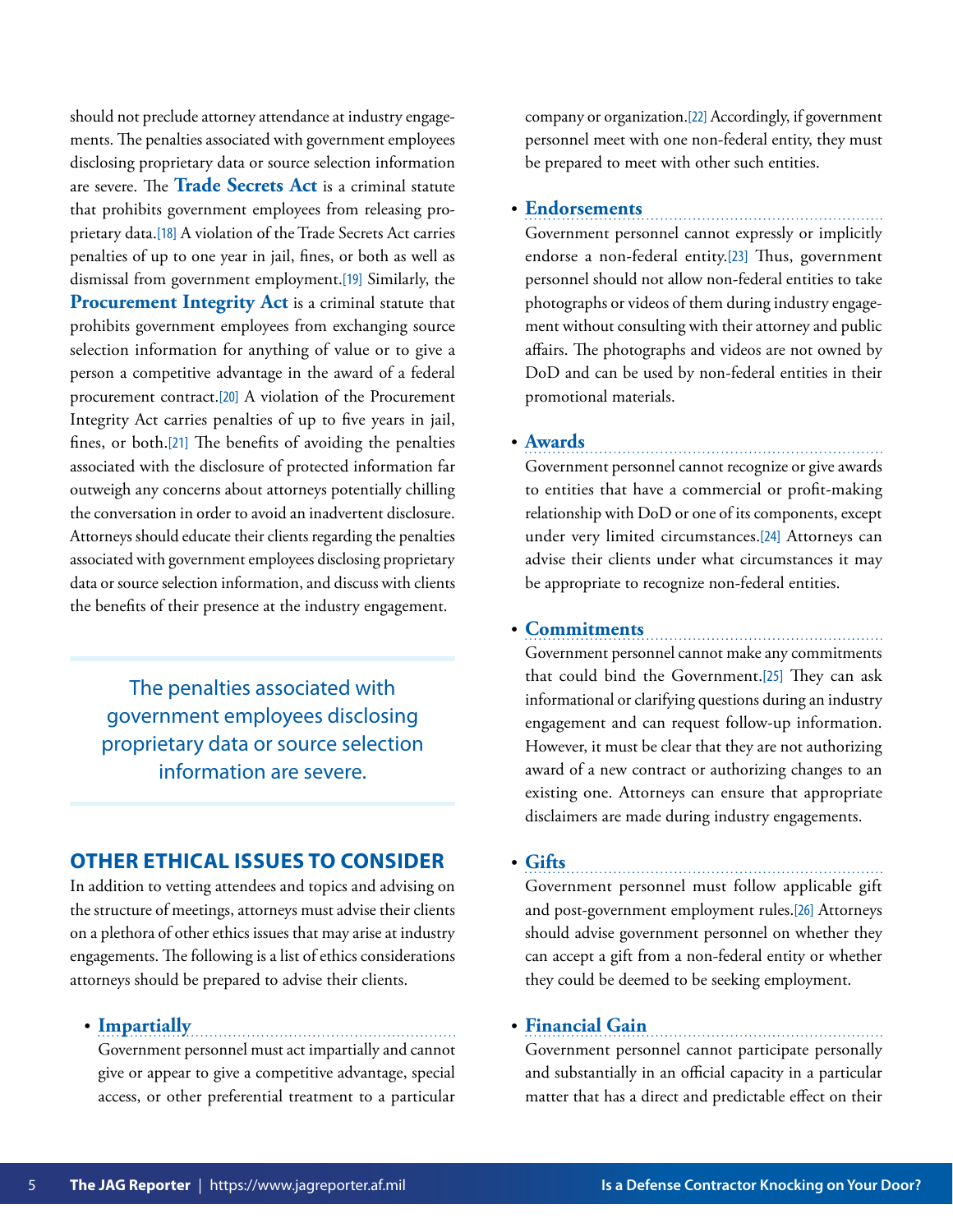<span id="page-5-0"></span>financial interests or those inputted to them.[\[27\]](#page-7-0) In addition to avoiding an actual conflict of interest, they must avoid the appearance of a conflict of interest. Attorneys can advise their clients on whether an official action would result in an actual conflict of interest or give rise to an appearance of a conflict.

#### • **Advice**

Government personnel must comply with the Federal Advisory Committee Act (FACA) when seeking advice or recommendations from a group that includes individuals who are not active duty members or full-time or permanent part-time federal employees.[\[28\]](#page-7-0) Attorneys can advise clients regarding FACA compliance prior to any group meetings or requests for recommendations or advice.

#### **CONCLUSION**

Industry engagements are an effective way for the Government and industry to improve the source selection process and for the Government to obtain improved and innovative solutions to its requirements. Attorneys play a vital role in establishing pre-meeting ground rules and in vetting engagement attendees and topics. Their efforts will ensure that these engagements are conducted in a fair, effective, and ethical manner.

Edited by Major Brittany T. Byrd Layout by Thomasa Huffstutler

### **ABOUT THE AUTHOR**



#### **Ms. Libbi J. Finelsen**

(B.A., University of Nevada Las Vegas; J.D. Lewis and Clark College Northwestern School of Law) is a Department of the Navy civilian attorney serving as the Assistant to the Principal Deputy General Counsel at the Pentagon. She previously served as Counsel to the Program Executive Offices for Digital and Enterprise Services and Manpower, Logistics, and Business Solutions, Department of the Navy. Ms. Finelsen is a member of the bars of District of Columbia and New York. Ms. Finelsen would like to thank Colonel Mark McKiernan, Staff Judge Advocate, Air Education and Training Command, Joint Base San Antonio‑Randolph, for his editorial assistance and mentorship in the drafting of this Article.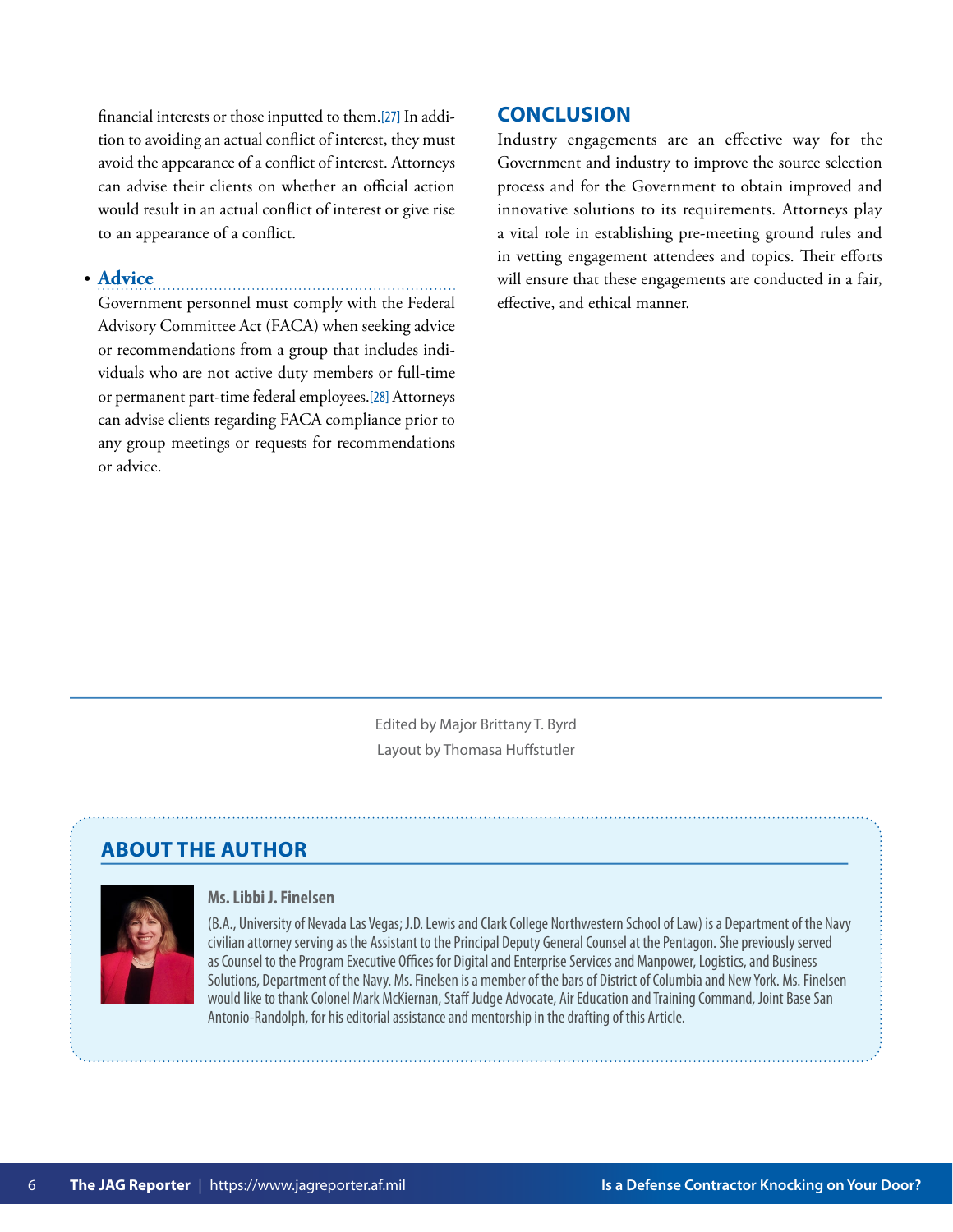#### **ENDNOTES**

- <span id="page-6-0"></span>[\[1\]](#page-1-0) Memorandum from Daniel I. Gordon, Adm'r for Fed. Procurement Policy to Chief Acquisition Officers, Senior Procurement Executives, and Chief Information Officers (Feb. 2, 2011) (hereinafter "Myth-Busting Memo") at 1 (on file at [https://www.whitehouse.gov/wp-content/uploads/legacy\\_drupal\\_files/omb/procurement/memo/Myth-Busting.pdf](https://www.whitehouse.gov/wp-content/uploads/legacy_drupal_files/omb/procurement/memo/Myth-Busting.pdf)).
- [\[2\]](#page-1-0) Myth-Busting Memo, *supra* note 1, at 2 (agencies should develop a high-level vendor communication plan to provide direction to the workforce and to clarify the nature and schedule of industry engagements).
- [\[3\]](#page-1-0) For purposes of the representation ban, the Department of Defense (DoD) Standards of Conduct Office (SOCO) defines non-senior personnel as Military Personnel in grades O-1 through O-6 and civilians whose rate of base pay is less than 86.5% of the rate for Executive Schedule Level II. Dep't of Def. Standards of Conduct Office, Non-Senior Employee Post-Government Employment Restrictions (2021), https://dodsoco.ogc.osd.mil/Portals/102/Documents/PGE%20and%20PI/Toolbox%20-%20 [PGE-PI/2021%20Post%20Gov%20Service%20Non%20Senior%20No%20Pledge.pdf. The representation ban does not apply](https://dodsoco.ogc.osd.mil/Portals/102/Documents/PGE%20and%20PI/Toolbox%20-%20PGE-PI/2021%20Post%20Gov%20Service%20Non%20Senior%20No%20Pledge.pdf) to former enlisted military personnel. *Id*.
- [\[4\]](#page-1-0) 18 U.S.C. § 207(a)(1) (2021), 5 C.F.R. § 2641.201(c) (2021). A particular matter is one that involves deliberation, decision, or action that is focused on the interest of a specific person or a discrete and identifiable class of persons, such as a contract, claim, or investigation. 18 U.S.C. § 207(i)(3) (2021); 5 C.F.R. § 2641.201(h) (2021).
- [\[5\]](#page-1-0) 18 U.S.C. § 207(a)(2) (2021); 5 C.F.R. § 2641.202 (2021).
- [\[6\]](#page-1-0) 18 U.S.C. §§ 203, 205 (2021).
- [\[7\]](#page-1-0) DoD SOCO defines senior officials as civilian personnel whose rate of base pay is at or above 86.5% of the rate for Executive Schedule Level II; Flag and General Officers; and all Presidential Appointees confirmed with the advice and consent of the Senate (i.e., PAS officials). Dep't of Def. Standards of Conduct Office, Senior Employee Post-Government Employment Restrictions (2021) (hereinafter ["Senior Employee Post-Government Employment Restrictions"\), https://dodsoco.ogc.osd.mil/Portals/102/Documents/PGE%20](https://dodsoco.ogc.osd.mil/Portals/102/Documents/PGE%20and%20PI/Toolbox%20-%20PGE-PI/2021%20Post%20Gov%20Service%20Senior%20Biden%20Pledge.pdf) and%20PI/Toolbox%20-%20PGE-PI/2021%20Post%20Gov%20Service%20Senior%20Biden%20Pledge.pdf.
- [\[8\]](#page-1-0) 18 U.S.C. § 207(c) (2021). The definition of "agency" varies depending on the position the former government employee held. For PAS officials, the representation ban applies to all the Department of Defense. Senior Employee Post-Government Employment Restrictions, *supra*, note 7. For other senior officials, the representation ban applies to the component in which they served one year before leaving their senior position. *Id*.
- [\[9\]](#page-1-0) Covered executive branch officials include Presidential Appointees confirmed with the advice and consent of the Senate (PAS) officials, military officers in grades O-7 and above, and non-career Senior Executive Service (SES) officials. National Defense Authorization Act for Fiscal Year 2018, Pub. L. No. 115-91, § 1045, 131 Stat. 1283, 1555-1556 (2017). Military officers in grades O-9 and O-10, career and non-career SES and Defense Intelligence SES at Tier three and above, and all PAS officials departing service after December 12, 2017, are prohibited from engaging in lobbying activities with respect to DoD for two years after their retirement or separation date. *Id*. at § 1045(a), 131 Stat. at 1555. Military officers in grades O-7 and O-8, and career and non-career SES and Defense Intelligence SES at Tiers one and two departing service after December 12, 2017, are prohibited from engaging in lobbying activities with respect to DoD for one year after their retirement or separation date. *Id*. at § 1045(b), 131 Stat. at 1555.
- [\[10\]](#page-1-0) 18 U.S.C. §§ 207(a)(1), (a)(2) (2021). The representation is not prohibited unless, at the time of the proposed industry engagement, the former government employee knows or reasonably should have known that the matter was pending under their official responsibility within the one-year prior to termination of government service. 5 C.F.R. § 2641.202(j)(7) (2021). Senior officials, who are military officers on terminal leave, may not receive compensation to represent anyone before a federal agency or court on a matter in which the United States is a party or has a substantial interest. 18 U.S.C. §§ 203, 205 (2021).
- [\[11\]](#page-2-0)  $5$  C.F.R.  $\frac{6}{3}$  2641.201(d)(3) (2021).
- [\[12\]](#page-2-0) 18 U.S.C. §§ 216(a), (b) (2021).
- [\[13\]](#page-2-0) *See* Christian Davenport, *A NASA official asked Boeing if it would protest a major contract it lost. Instead, Boeing resubmitted its bid.*, Washington Post, Nov. 17, 2020,<https://www.washingtonpost.com/technology/2020/11/17/nasa-boeing-lunar-lander-probe/>. (Grand jury investigates conversation between NASA official and offeror after offeror submitted new proposal after being told that it would not win contract).
- [\[14\]](#page-3-0) Present or former federal employees cannot knowingly disclose contractor bid or proposal information or source selection information before the award of a federal procurement contract to which the information relates. 41 U.S.C.  $\$  2102(a)(1), 2102(a)(3)(A)(i) (2021); *see also* 48 C.F.R. §§ 3.104-3(a), 3.104-4(a) (2021). This prohibition also applies to individuals who are acting for or on behalf of, or who are advising, the federal government with respect to a federal agency procurement and who had access to contractor bid or proposal information or source selection information. 41 U.S.C. § 2102(a)(3)(A)(ii) (2021).
- [\[15\]](#page-3-0) An Industry Day is a meeting at which the Government presents its requirements for supplies and services to industry representatives so industry better understands the Government's needs. *See, e.g.,* 48 C.F.R. § 10.002(b)(2)(viii).